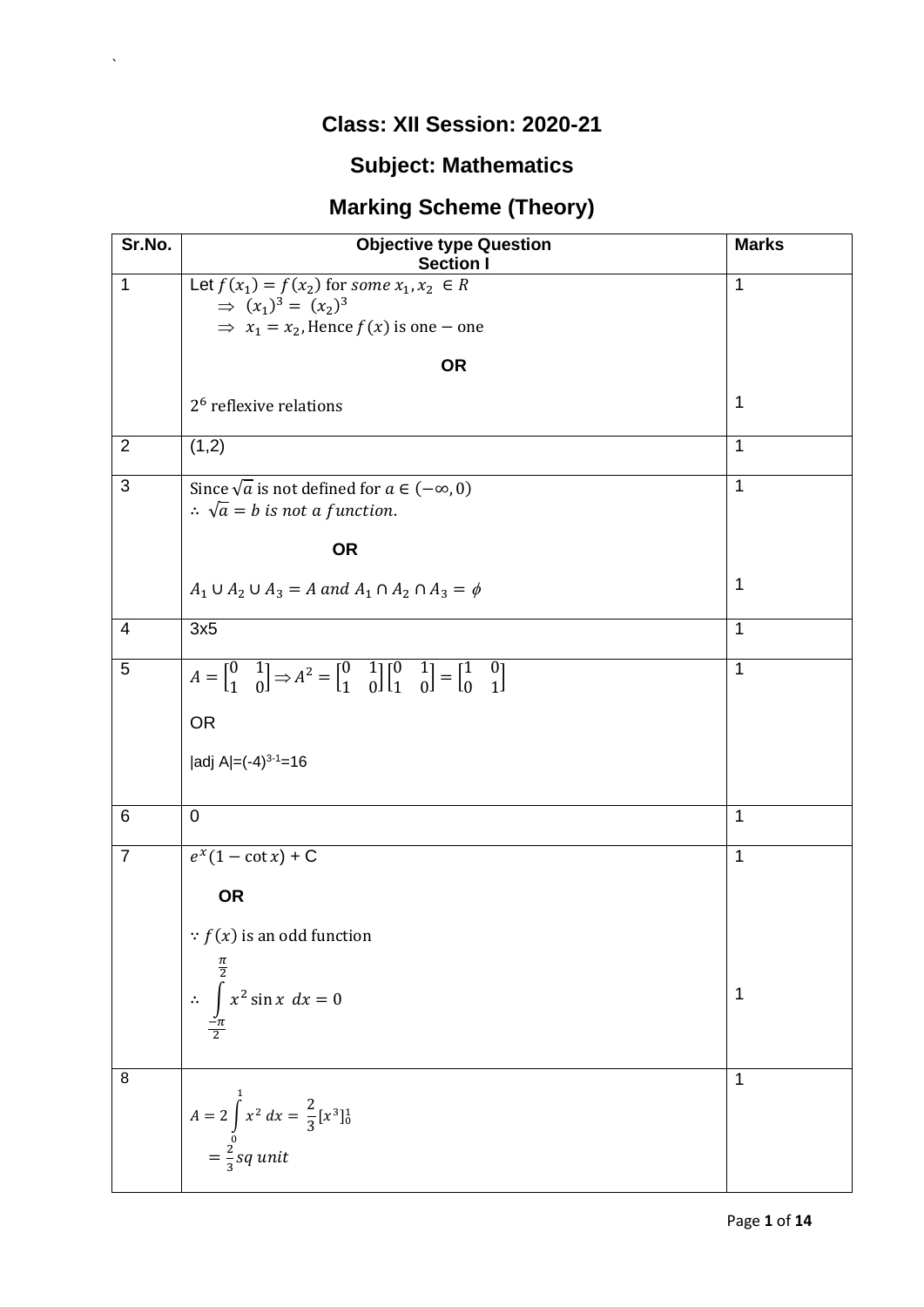| 9       | $\mathbf 0$                                                                                                                                                                                                                                                                                                                                              | 1                              |  |  |
|---------|----------------------------------------------------------------------------------------------------------------------------------------------------------------------------------------------------------------------------------------------------------------------------------------------------------------------------------------------------------|--------------------------------|--|--|
|         | <b>OR</b>                                                                                                                                                                                                                                                                                                                                                |                                |  |  |
|         | 3                                                                                                                                                                                                                                                                                                                                                        | 1                              |  |  |
| 10      | Ĵ                                                                                                                                                                                                                                                                                                                                                        | 1                              |  |  |
| 11      | $\frac{1}{2}$  2î × (-3ĵ)  = $\frac{1}{2}$  -6 $\hat{k}$   = 3 sq units                                                                                                                                                                                                                                                                                  | 1                              |  |  |
| 12      | $\left \hat{a}+\hat{b}\right ^2=1$<br>$\Rightarrow$ $\hat{a}^2 + \hat{b}^2 + 2 \hat{a} \cdot \hat{b} = 1$<br>$\Rightarrow$ 2 $\hat{a}.\hat{b} = 1 - 1 - 1$<br>$\Rightarrow$ $\hat{a}.\hat{b} = \frac{-1}{2} \Rightarrow  \hat{a}  \hat{b}  \cos \theta = \frac{-1}{2} \Rightarrow \theta = \pi - \frac{\pi}{3}$<br>$\Rightarrow \theta = \frac{2\pi}{3}$ | 1                              |  |  |
| 13      | 1,0,0                                                                                                                                                                                                                                                                                                                                                    | 1                              |  |  |
| 14      | (0,0,0)                                                                                                                                                                                                                                                                                                                                                  | 1                              |  |  |
| 15      | $1-\frac{2}{3}\times\frac{3}{4}=\frac{1}{2}$                                                                                                                                                                                                                                                                                                             | 1                              |  |  |
| 16      | $\left(\frac{1}{2}\right)^4 \left(\frac{1}{2}\right)^3 = \left(\frac{1}{2}\right)^7$                                                                                                                                                                                                                                                                     | 1                              |  |  |
|         | <b>Section II</b>                                                                                                                                                                                                                                                                                                                                        |                                |  |  |
| 17(i)   | (b)                                                                                                                                                                                                                                                                                                                                                      | 1                              |  |  |
| 17(ii)  | (a)                                                                                                                                                                                                                                                                                                                                                      | 1                              |  |  |
| 17(iii) | (c)                                                                                                                                                                                                                                                                                                                                                      | 1                              |  |  |
| 17(iv)  | (a)                                                                                                                                                                                                                                                                                                                                                      | 1                              |  |  |
| 17(v)   | (d)                                                                                                                                                                                                                                                                                                                                                      | $\mathbf{1}$                   |  |  |
| 18(i)   | (b)                                                                                                                                                                                                                                                                                                                                                      | $\mathbf{1}$                   |  |  |
| 18(ii)  | (c)                                                                                                                                                                                                                                                                                                                                                      | 1                              |  |  |
| 18(iii) | (b)                                                                                                                                                                                                                                                                                                                                                      | 1                              |  |  |
| 18(iv)  | (d)                                                                                                                                                                                                                                                                                                                                                      | 1                              |  |  |
| 18(v)   | (d)                                                                                                                                                                                                                                                                                                                                                      | 1                              |  |  |
|         | <b>Section III</b>                                                                                                                                                                                                                                                                                                                                       |                                |  |  |
| 19      | $tan^{-1}\left(\frac{cos x}{1-sin x}\right) = tan^{-1}\left[\frac{sin(\frac{\pi}{2}-x)}{1-cos(\frac{\pi}{2}-x)}\right]$<br>$tan^{-1}\left[\frac{2 sin(\frac{\pi}{4}-\frac{x}{2})cos(\frac{\pi}{4}-\frac{x}{2})}{2 sin^2(\frac{\pi}{4}-\frac{x}{2})}\right]$                                                                                              | $\mathbf{1}$<br>$\overline{2}$ |  |  |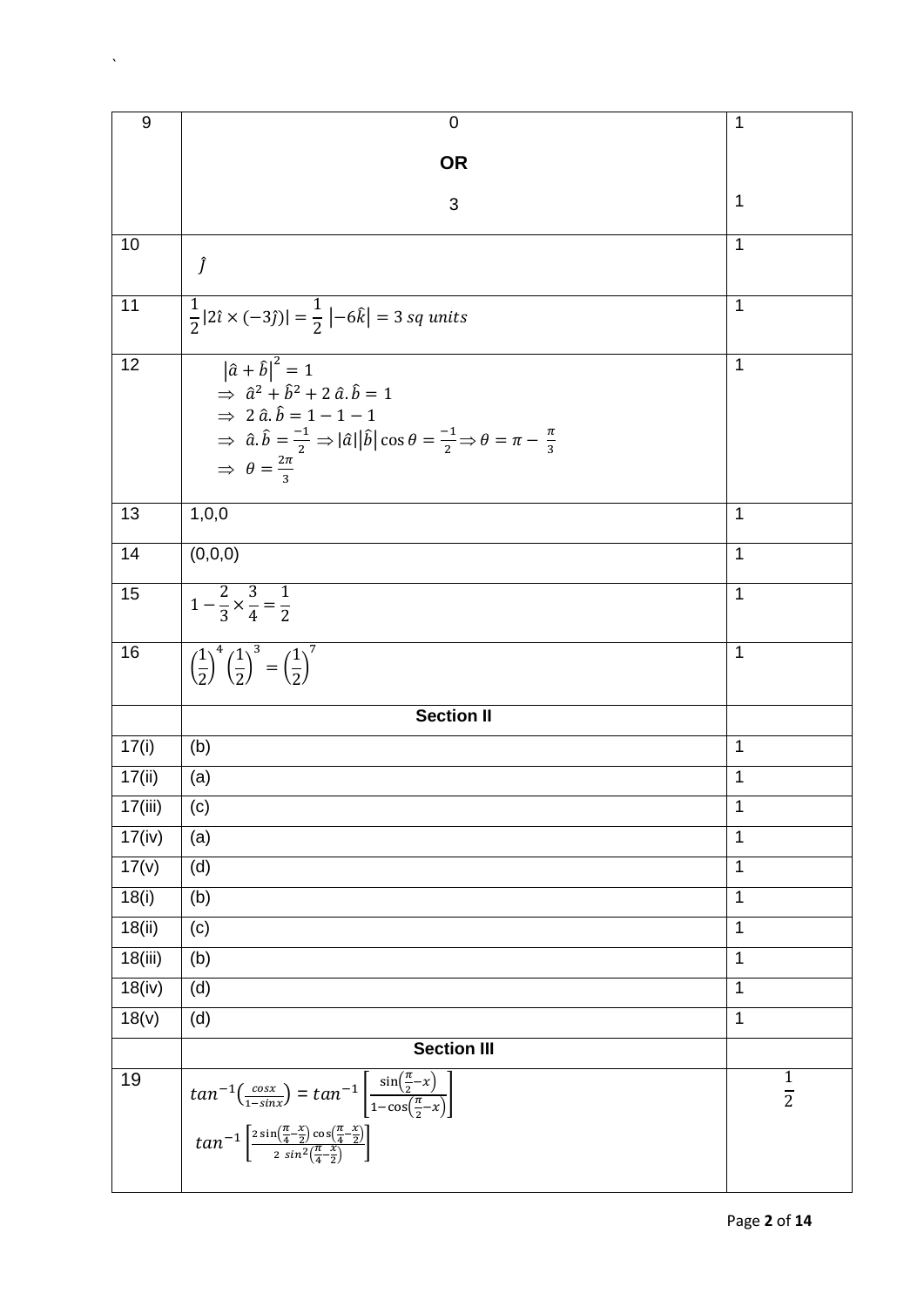|    | $tan^{-1}\left[cot\left(\frac{\pi}{4}-\frac{x}{2}\right)\right] = tan^{-1}\left[tan\frac{\pi}{2}-\left(\frac{\pi}{4}-\frac{x}{2}\right)\right]$                                                                                                       | $\mathbf 1$    |
|----|-------------------------------------------------------------------------------------------------------------------------------------------------------------------------------------------------------------------------------------------------------|----------------|
|    | $tan^{-1}\left[tan\left(\frac{\pi}{4}+ \frac{x}{2}\right)\right] = \frac{\pi}{4} + \frac{x}{2}$                                                                                                                                                       | $rac{1}{2}$    |
| 20 | $A^2 = 2A$                                                                                                                                                                                                                                            |                |
|    | $\Rightarrow$ $ AA  =  2A $                                                                                                                                                                                                                           |                |
|    | $\Rightarrow$  A  A  = 8 A  (:  AB  =  A  B  and  2A  = 2 <sup>3</sup>  A )                                                                                                                                                                           | $\frac{1}{2}$  |
|    | $\Rightarrow$  A  ( A  - 8) = 0                                                                                                                                                                                                                       | $\frac{1}{2}$  |
|    | $\Rightarrow$  A  = 0 or 8                                                                                                                                                                                                                            |                |
|    | <b>OR</b>                                                                                                                                                                                                                                             |                |
|    | $A^{2} = \begin{bmatrix} 3 & 1 \\ -1 & 2 \end{bmatrix} \begin{bmatrix} 3 & 1 \\ -1 & 2 \end{bmatrix} = \begin{bmatrix} 8 & 5 \\ -5 & 3 \end{bmatrix}$                                                                                                 |                |
|    | $5A = \begin{bmatrix} 15 & 5 \\ -5 & 10 \end{bmatrix}$ , $7I = \begin{bmatrix} 7 & 0 \\ 0 & 7 \end{bmatrix}$                                                                                                                                          |                |
|    | $\Rightarrow$ $A^2 - 5A + 7I = \begin{bmatrix} 0 & 0 \\ 0 & 0 \end{bmatrix} = 0$                                                                                                                                                                      | 1              |
|    | $\Rightarrow$ $A^{-1}(A^2 - 5A + 7I) = A^{-1}0$                                                                                                                                                                                                       |                |
|    | $\Rightarrow A-5I+7A^{-1}=0$                                                                                                                                                                                                                          |                |
|    | $\Rightarrow$ 7A <sup>-1</sup> = 5I - A                                                                                                                                                                                                               |                |
|    | $\Rightarrow$ $A^{-1} = \frac{1}{7} \left( \begin{bmatrix} 5 & 0 \\ 0 & 5 \end{bmatrix} - \begin{bmatrix} 3 & 1 \\ -1 & 2 \end{bmatrix} \right)$                                                                                                      |                |
|    | $\Rightarrow A^{-1} = \frac{1}{7} \begin{bmatrix} 2 & -1 \\ 1 & 3 \end{bmatrix}$                                                                                                                                                                      | 1              |
| 21 | Lt $\frac{1-\cos k x}{x \sin x} = \frac{Lt}{x \to 0} \frac{2 \sin^2(\frac{kx}{2})}{x \sin x}$                                                                                                                                                         |                |
|    | $= \frac{Lt}{x \to 0} \frac{\frac{2 \sin^2{\left(\frac{kx}{2}\right)}}{x^2}}{\frac{x \sin x}{x^2}}$                                                                                                                                                   |                |
|    | Lt $\frac{2 \sin^2 \left(\frac{kx}{2}\right)}{\left(\frac{kx}{2}\right)^2} \times \left(\frac{k}{2}\right)^2$<br>= $\frac{\left(\frac{kx}{2}\right)^2}{\left(\frac{kx}{2}\right)^2} = \frac{2 \times 1 \times \frac{k^2}{4}}{1}$<br>$x \to 0 \quad x$ | $1\frac{1}{2}$ |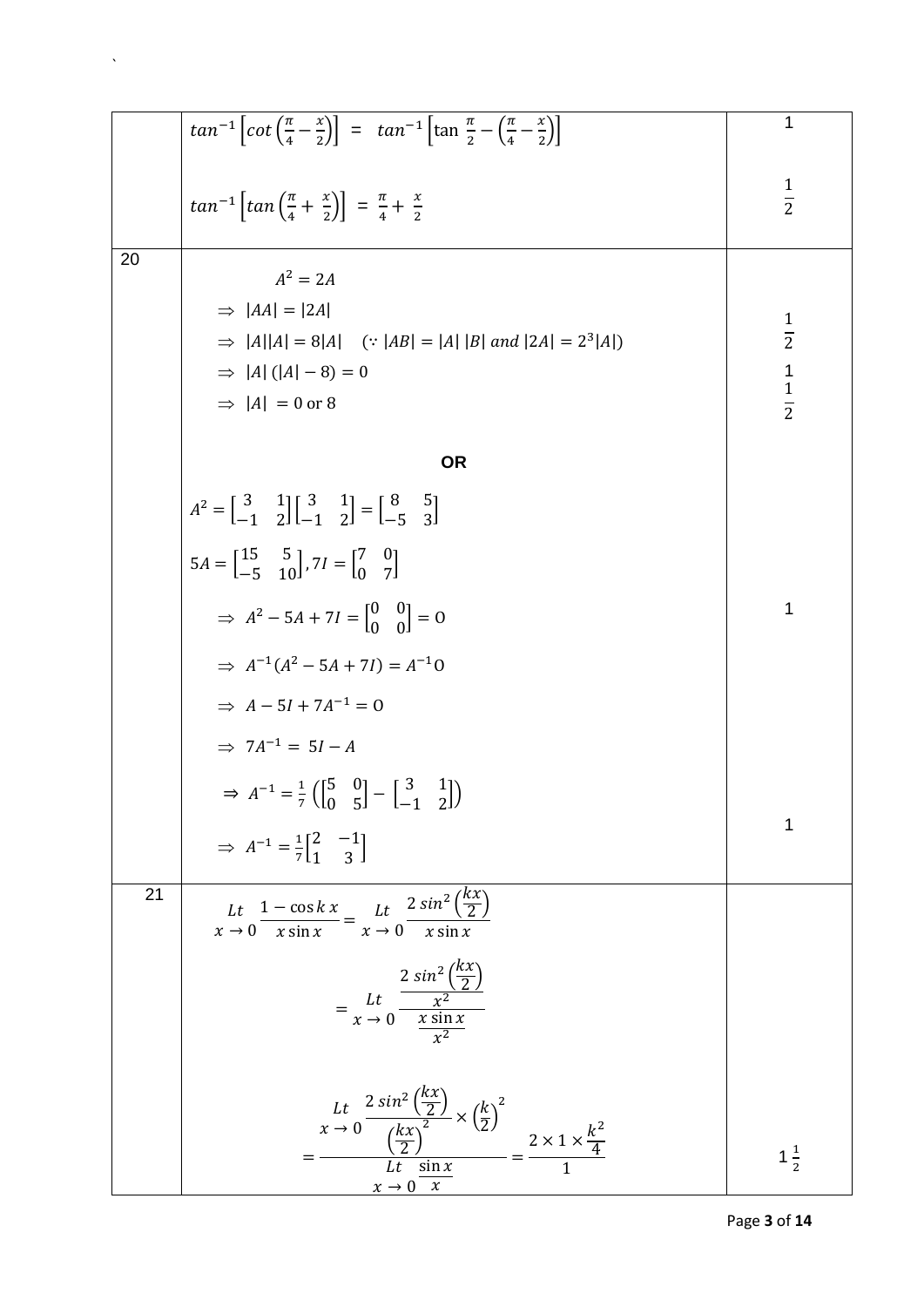|    | $\therefore f(x)$ is continuous at $x = 0$                                                       |               |
|----|--------------------------------------------------------------------------------------------------|---------------|
|    | $\therefore \frac{Lt}{r} \cdot \int f(x) = f(0)$                                                 |               |
|    | $\Rightarrow \frac{k^2}{2} = \frac{1}{2} \Rightarrow k^2 = 1 \Rightarrow k = \pm 1$              | $\frac{1}{2}$ |
| 22 | $y = x + \frac{1}{x} \Rightarrow \frac{dy}{dx} = 1 - \frac{1}{x^2}$                              |               |
|    | "normal is perpendicular to $3x - 4y = 7$ , : tangent is parallel to it                          |               |
|    | $1 - \frac{1}{x^2} = \frac{3}{4} \Rightarrow x^2 = 4$ $\Rightarrow x = 2 \quad (\because x > 0)$ | 1             |
|    | when $x = 2$ , $y = 2 + \frac{1}{2} = \frac{5}{2}$                                               |               |
|    | : Equation of Normal : $y - \frac{5}{2} = -\frac{4}{3}(x - 2) \Rightarrow 8x + 6y = 31$          | 1             |
| 23 | $I = \int \frac{1}{\cos^2 x (1 - \tan x)^2} dx$                                                  |               |
|    | Put, $1 - \tan x = y$                                                                            |               |
|    | So that, $-sec^2x dx = dy$                                                                       | 1             |
|    | $=\int \frac{-1\,dy}{y^2} = -\int y^{-2} dy$                                                     |               |
|    | $=$ + $\frac{1}{y}$ + $c = \frac{1}{1 - \tan x}$ + $c$                                           | 1             |
|    | <b>OR</b>                                                                                        |               |
|    | $I = \int_0^1 x (1-x)^n dx$                                                                      |               |
|    | $I = \int_0^1 (1-x)[1-(1-x)]^n dx$                                                               | $rac{1}{2}$   |
|    | $I = \int_0^1 (1-x) x^n dx = \int_0^1 (x^n - x^{n+1}) dx$                                        |               |
|    | $I = \left[\frac{x^{n+1}}{n+1} - \frac{x^{n+2}}{n+2}\right]_0^1$                                 | 1             |
|    | $I = \left[\left(\frac{1}{n+1} - \frac{1}{n+2}\right) - 0\right] = \frac{1}{(n+1)(n+2)}$         | $\frac{1}{2}$ |
| 24 | <i>Area</i> = $2 \int_{0}^{\pi} \sqrt{8x} \, dx$                                                 | 1             |
|    | = $2 \times 2\sqrt{2} \int^{2} x^{\frac{1}{2}} dx$                                               |               |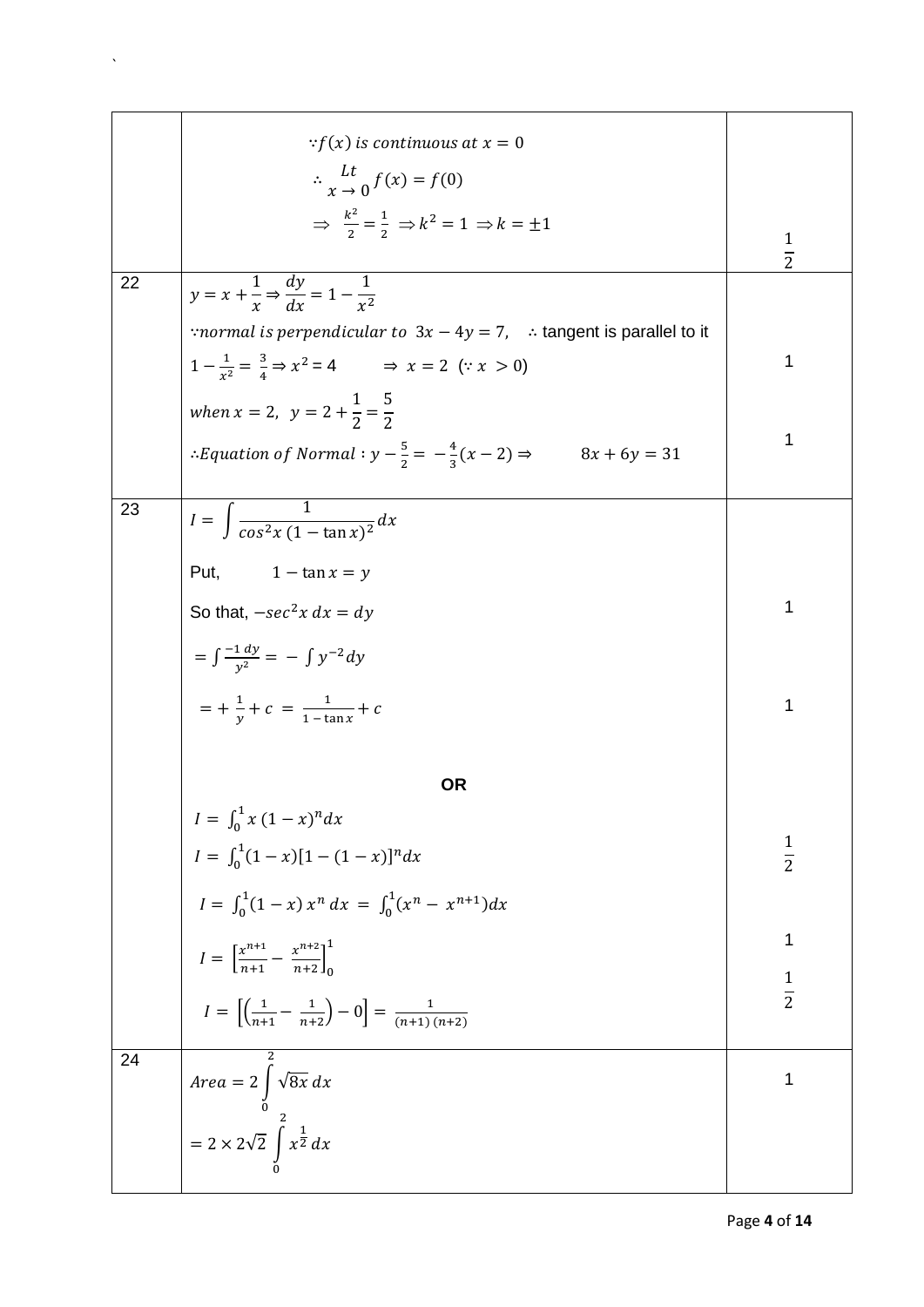|    | = $4\sqrt{2} \left[ \frac{2}{3} x^{\frac{3}{2}} \right]_0^2$                                                                                                                                   | $\frac{1}{2}$ |  |  |  |
|----|------------------------------------------------------------------------------------------------------------------------------------------------------------------------------------------------|---------------|--|--|--|
|    | $=\frac{8}{3}\sqrt{2}\left[2^{\frac{3}{2}}-0\right]=\frac{8\sqrt{2}}{3}\times 2\sqrt{2}$                                                                                                       |               |  |  |  |
|    | $=\frac{32}{3}$ sq units                                                                                                                                                                       | $\frac{1}{2}$ |  |  |  |
| 25 |                                                                                                                                                                                                |               |  |  |  |
|    | $\frac{dy}{dx} = x^3 \csc y \quad ; \quad y(0) = 0$                                                                                                                                            |               |  |  |  |
|    | $\int \frac{dy}{cosec y} = \int x^3 dx$                                                                                                                                                        | $\frac{1}{2}$ |  |  |  |
|    | $\int \sin y \, dy = \int x^3 dx$                                                                                                                                                              |               |  |  |  |
|    | $-\cos y = \frac{x^4}{4} + c$                                                                                                                                                                  | 1             |  |  |  |
|    | $-1 = c$ (: $y = 0$ , when $x = 0$ )                                                                                                                                                           |               |  |  |  |
|    | $\cos y = 1 - \frac{x^4}{4}$                                                                                                                                                                   | $\frac{1}{2}$ |  |  |  |
| 26 | Let $\vec{a} = \hat{i} - \hat{j} + \hat{k}$                                                                                                                                                    |               |  |  |  |
|    | $\vec{d}$ = 4 $\hat{i}$ + 5 $\hat{k}$                                                                                                                                                          |               |  |  |  |
|    | $\overrightarrow{a} + \overrightarrow{b} = \overrightarrow{a} \cdot \overrightarrow{b} = \overrightarrow{a} - \overrightarrow{a}$ = 3 î + j + 4 k                                              | $\frac{1}{2}$ |  |  |  |
|    | $\vec{a} \times \vec{b} = \begin{vmatrix} \hat{i} - \hat{j} + \hat{k} \\ 1 - 1 & 1 \end{vmatrix} = -5\hat{i} - 1\hat{j} + 4\hat{k}$<br>$\frac{1}{3}$<br>1<br>4 <sup>1</sup>                    | 1             |  |  |  |
|    | Area of parallelogram = $ \vec{a} \times \vec{b}  = \sqrt{25 + 1 + 16} = \sqrt{42}$ sq units                                                                                                   | $\frac{1}{2}$ |  |  |  |
| 27 | Let the normal vector to the plane be $\vec{n}$<br>Equation of the plane passing through (1,0,0), i.e., $\hat{i}$ is<br>$(\overrightarrow{r} - \hat{\imath}) \cdot \overrightarrow{n} = 0$ (1) | 1             |  |  |  |
|    | "plane (1) contains the line $\vec{r} = \vec{o} + \lambda \hat{j}$                                                                                                                             |               |  |  |  |
|    | $\therefore \hat{i} \cdot \overrightarrow{n} = 0$ and $\hat{j} \cdot \overrightarrow{n} = 0$ $\Rightarrow \overrightarrow{n} = \hat{k}$                                                        |               |  |  |  |
|    | Hence equation of the plane is $(\vec{r} - \hat{i}) \cdot \hat{k} = 0$                                                                                                                         |               |  |  |  |
|    | i.e., $\overrightarrow{r} \cdot \hat{k} = 0$                                                                                                                                                   | 1             |  |  |  |
| 28 | Let x denote the number of milk chocolates drawn                                                                                                                                               |               |  |  |  |
|    | P(x)<br>X                                                                                                                                                                                      |               |  |  |  |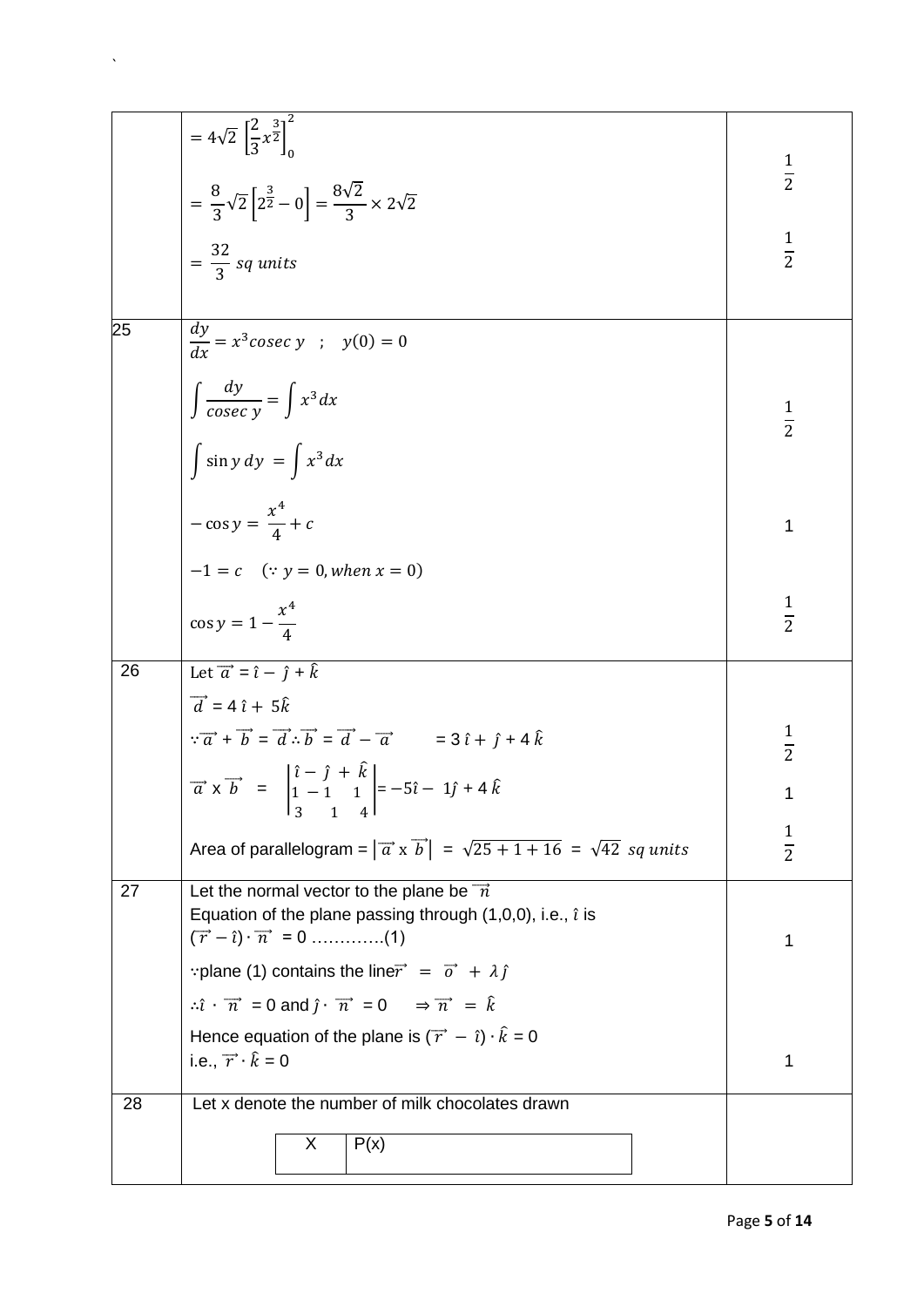|    | $rac{4}{6} \times \frac{3}{5} = \frac{12}{30}$<br>$\mathbf 0$                                                                                                      |                    |  |  |  |  |
|----|--------------------------------------------------------------------------------------------------------------------------------------------------------------------|--------------------|--|--|--|--|
|    | $\left(\frac{2}{6} \times \frac{4}{5}\right) \times 2 = \frac{16}{30}$<br>1                                                                                        |                    |  |  |  |  |
|    | $\frac{2}{6} \times \frac{1}{5} = \frac{2}{30}$<br>2                                                                                                               | $1\frac{1}{2}$     |  |  |  |  |
|    | Most likely outcome is getting one chocolate of each type                                                                                                          | $\frac{1}{2}$      |  |  |  |  |
|    | <b>OR</b>                                                                                                                                                          |                    |  |  |  |  |
|    | $P(\bar{E}   \bar{F}) = P \frac{(\bar{E} \cap \bar{F})}{P(\bar{F})} = \frac{(\bar{E} \cup \bar{F})}{P(\bar{F})} = \frac{1 - P(E \cup F)}{1 - P(F)}$ -----------(1) | 1                  |  |  |  |  |
|    | Now $P(E \cup F) = P(E) + P(F) - P(E \cap F)$                                                                                                                      |                    |  |  |  |  |
|    | $= 0.8 + 0.7 - 0.6 = 0.9$                                                                                                                                          | $\frac{1}{2}$      |  |  |  |  |
|    | Substituting value of $P(E \cup F)$ in (1)                                                                                                                         |                    |  |  |  |  |
|    | P $(\bar{E}   \bar{F}) = \frac{1-0.9}{1-0.7} = \frac{0.1}{0.3} = \frac{1}{3}$                                                                                      | $\frac{1}{2}$      |  |  |  |  |
|    |                                                                                                                                                                    |                    |  |  |  |  |
|    |                                                                                                                                                                    |                    |  |  |  |  |
| 29 | <b>Section IV</b><br>(i) Reflexive :                                                                                                                               |                    |  |  |  |  |
|    | Since, a+a=2a which is even $\therefore$ (a,a) $\in$ R $\forall a \in Z$<br>Hence R is reflexive                                                                   |                    |  |  |  |  |
|    | (ii) Symmetric:<br>If (a,b) $\in$ R, then a+b = 2 $\lambda \Rightarrow$ b+a = 2 $\lambda$<br>$\Rightarrow$ (b,a) ER, Hence R is symmetric                          | $\frac{1}{2}$<br>1 |  |  |  |  |
|    | (iii) Transitive:                                                                                                                                                  |                    |  |  |  |  |
|    | If $(a,b) \in R$ and $(b,c) \in R$                                                                                                                                 |                    |  |  |  |  |
|    | then $a+b = 2 \lambda$ ---(1) and $b+c=2 \mu$ ---- (2)                                                                                                             |                    |  |  |  |  |
|    | Adding (1) and (2) we get                                                                                                                                          |                    |  |  |  |  |
|    | a+2b+c=2( $\lambda$ + $\mu$ )                                                                                                                                      |                    |  |  |  |  |
|    | $\Rightarrow$ a+c=2 ( $\lambda + \mu - b$ )                                                                                                                        |                    |  |  |  |  |
|    | $\Rightarrow$ a+c=2k, where $\lambda + \mu - b = k$ $\Rightarrow$ (a,c) $\in$ R                                                                                    |                    |  |  |  |  |
|    | Hence R is transitive                                                                                                                                              |                    |  |  |  |  |
|    | $[0] = \{-4, -2, 0, 2, 4\}$                                                                                                                                        | 1<br>$\frac{1}{2}$ |  |  |  |  |
| 30 | Let $u = e^{x \sin^2 x}$ and $v = (\sin x)^x$                                                                                                                      |                    |  |  |  |  |
|    |                                                                                                                                                                    | $\mathbf{1}$       |  |  |  |  |

 $\mathcal{N}^{\text{max}}_{\text{max}}$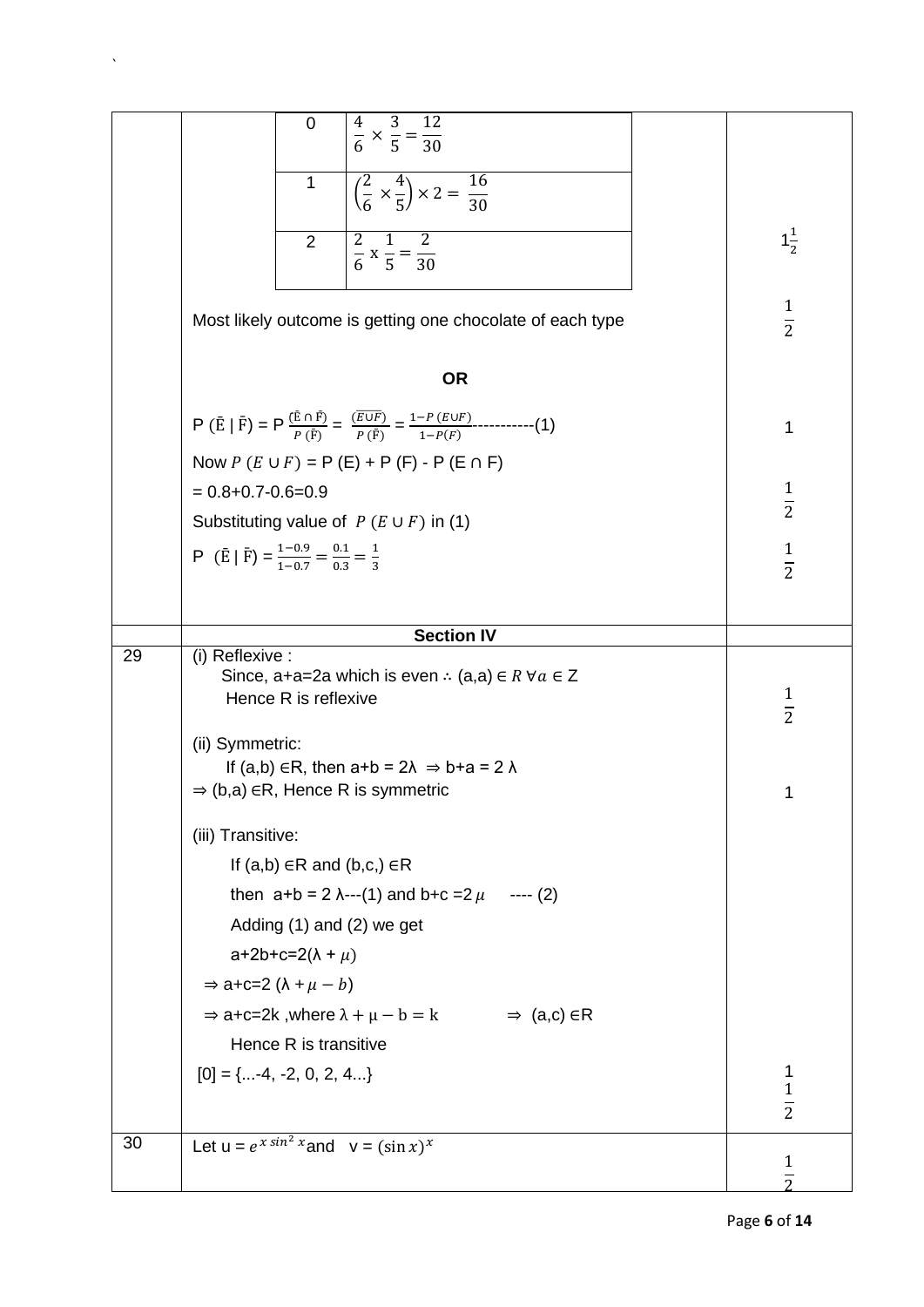so that 
$$
y = u + v \Rightarrow \frac{dy}{dx} = \frac{du}{dx} + \frac{dv}{dx}
$$
...(1)  
\nNow,  $u = e^{x \sin^2 x}$ , Differentiating both sides w.r.t. x, we get  
\n $\Rightarrow \frac{du}{dx} = e^{x \sin^2 x} [x(\sin 2x) + \sin^2 x]$  (2)  
\nAlso,  $v = (\sin x)^x$   
\n $\Rightarrow \log v = x \log (\sin x)$   
\nDifferentiating both sides w.r.t. x, we get  
\n $\frac{dv}{dx} = (\sin x)^x [x \cot x + \log (\sin x)]$  (3)  
\nSubstituting from  $-(2)$ ,  $-(3)$  in  $-(1)$  we get  
\n $\frac{dy}{dx} = e^{x \sin^2 x} [x \sin 2x + \sin^2 x] + (\sin x)^x [x \cot x + \log(\sin x)]$   
\n31  
\nRHD =  $\frac{u}{h \to 0} \frac{f(1+h) - f(1)}{h} = \frac{u}{h \to 0} \frac{[1+h] - [1]}{h}$   
\n $= \frac{u}{h \to 0} \frac{(1-1)}{h} = 0$   
\nLHD =  $\frac{u}{h \to 0} \frac{(1-h) - f(1)}{h} = \frac{u}{h \to 0} \frac{[1-h] - [1]}{h} = \frac{u}{h \to 0} \frac{0-1}{h}$   
\n $= \frac{u}{h \to 0} \frac{(1-h) - f(1)}{h} = \frac{u}{h \to 0} \frac{1}{h} = \frac{1}{h \to 0} \frac{0-1}{h}$   
\n $= \frac{1}{h \to 0} \frac{1}{h} = \infty$   
\nSince, RHD  $\neq$  LHD  
\nTherefore  $f(x)$  is not differentiable at  $x = 1$   
\n $y = b \tan \theta \Rightarrow \frac{dy}{d\theta} = b \sec^2 \theta$  ...(1)  
\n $x = a \sec \theta \Rightarrow \frac{dx}{d\theta} = a \sec \theta \tan \theta$  ...(2)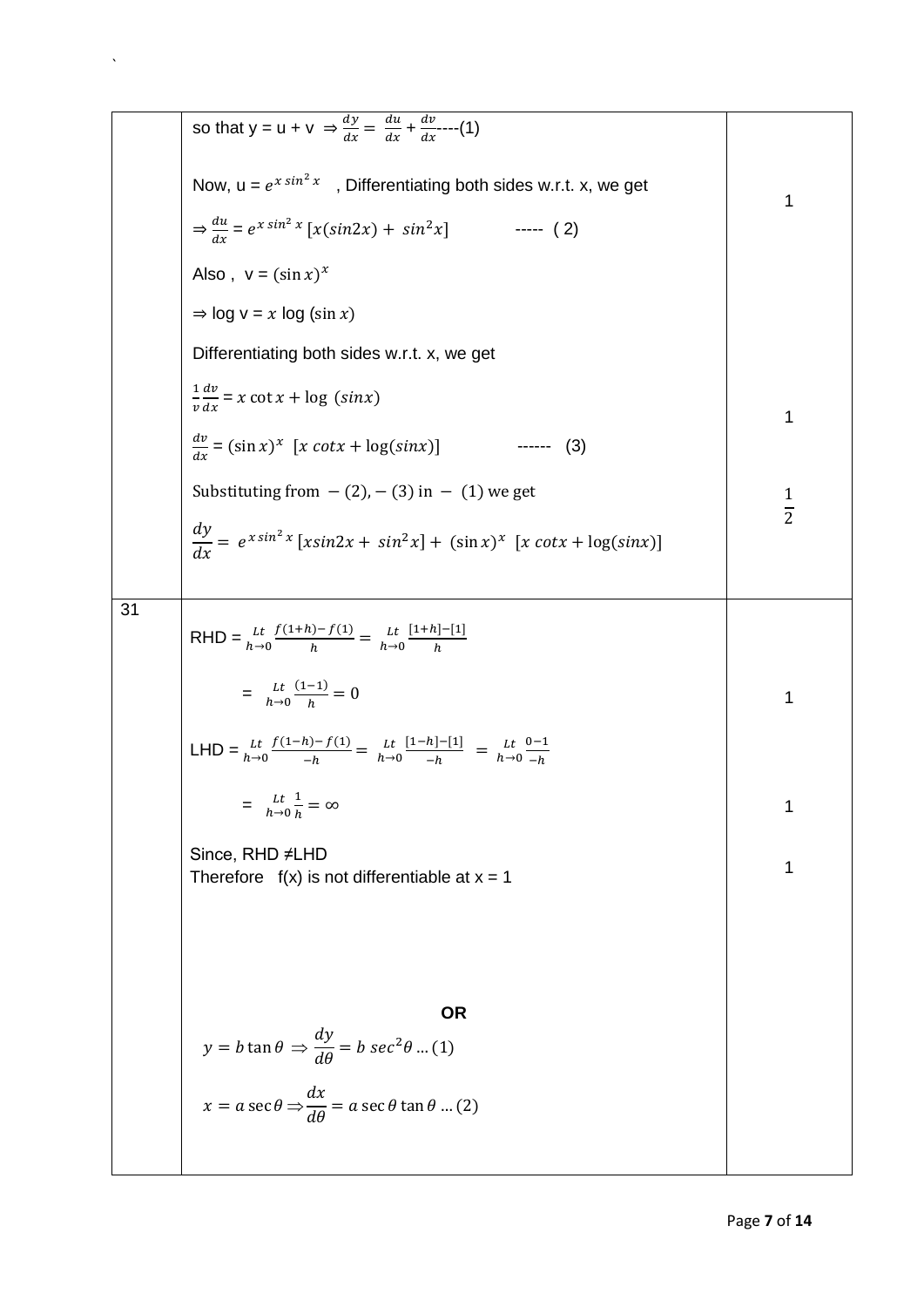|    | $\frac{dy}{dx} = \frac{\frac{dy}{d\theta}}{\frac{dx}{d\theta}} = \frac{b \sec^2 \theta}{a \sec \theta \tan \theta} = \frac{b}{a}cosec \theta$                                           | $1\frac{1}{2}$ |  |  |  |
|----|-----------------------------------------------------------------------------------------------------------------------------------------------------------------------------------------|----------------|--|--|--|
|    | Differentiating both sides w.r.t.x, we get                                                                                                                                              |                |  |  |  |
|    | $\frac{d^2y}{dx^2} = -\frac{b}{a}cosec \theta \cot \theta \times \frac{d\theta}{dx}$                                                                                                    |                |  |  |  |
|    | $=\frac{-b}{a}cosec \theta \cot \theta \times \frac{1}{a \sec \theta \tan \theta}$ [using (2)]                                                                                          |                |  |  |  |
|    | $=\frac{-b}{a} \cot^3 \theta$                                                                                                                                                           |                |  |  |  |
|    | $\left. \frac{d^2y}{dx^2} \right _{\theta = \frac{\pi}{2}} = \frac{-b}{a} \left[ \cot \frac{\pi}{6} \right]^3 = \frac{-b}{a} \left( \sqrt{3} \right)^3 = -\frac{3\sqrt{3}b}{a \cdot a}$ | $\frac{1}{2}$  |  |  |  |
| 32 | $f(x) = \tan x - 4x$                                                                                                                                                                    |                |  |  |  |
|    | $f'(x) = \sec^2 x - 4$                                                                                                                                                                  | $rac{1}{2}$    |  |  |  |
|    | For $f(x)$ to be strictly increasing<br>a)                                                                                                                                              |                |  |  |  |
|    | f'(x) > 0                                                                                                                                                                               |                |  |  |  |
|    | $\Rightarrow$ $\sec^2 x - 4 > 0$                                                                                                                                                        |                |  |  |  |
|    | $\Rightarrow$ $\sec^2 x > 4$                                                                                                                                                            |                |  |  |  |
|    | $\Rightarrow \qquad \cos^2 x < \frac{1}{4} \Rightarrow \cos^2 x < \left(\frac{1}{2}\right)^2$                                                                                           |                |  |  |  |
|    | $\Rightarrow$ $-\frac{1}{2} < \cos x < \frac{1}{2} \Rightarrow \frac{\pi}{2} < x < \frac{\pi}{2}$                                                                                       | $1\frac{1}{2}$ |  |  |  |
|    | For $f(x)$ to be strictly decreasing<br>b)                                                                                                                                              |                |  |  |  |
|    | f'(x) < 0                                                                                                                                                                               |                |  |  |  |
|    | $\Rightarrow$ $\sec^2 x - 4 < 0$                                                                                                                                                        |                |  |  |  |
|    | $\Rightarrow$ $\sec^2 x < 4$                                                                                                                                                            |                |  |  |  |
|    | $\Rightarrow \quad \cos^2 x > \frac{1}{4}$                                                                                                                                              |                |  |  |  |
|    | $\Rightarrow \qquad \cos^2 x > \left(\frac{1}{2}\right)^2$                                                                                                                              |                |  |  |  |
|    | $\cos x > \frac{1}{2} \left[ \because x \in \left(0, \frac{\pi}{2}\right) \right]$<br>$\Rightarrow$                                                                                     |                |  |  |  |
|    | $\Rightarrow$ 0 < x < $\frac{\pi}{2}$                                                                                                                                                   |                |  |  |  |
|    |                                                                                                                                                                                         | 1              |  |  |  |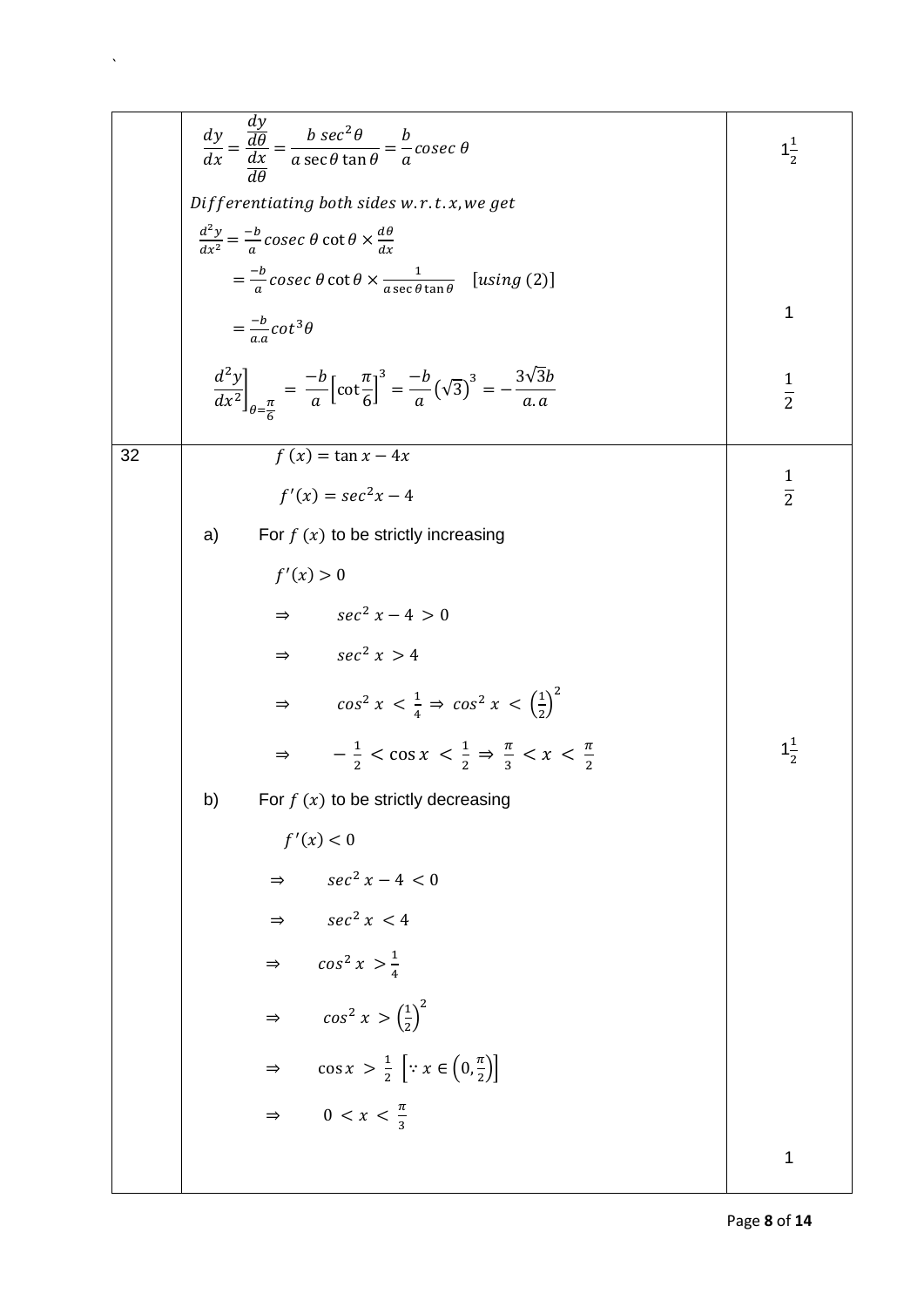| 33 | Put $x^2 = y$ to make partial fractions                                                                                     |               |
|----|-----------------------------------------------------------------------------------------------------------------------------|---------------|
|    |                                                                                                                             | $\frac{1}{2}$ |
|    |                                                                                                                             |               |
|    | $\frac{x^2+1}{(x^2+2)(x^2+3)} = \frac{y+1}{(y+2)(y+3)} = \frac{A}{y+2} + \frac{B}{y+3}$                                     |               |
|    | $\Rightarrow y + 1 = A(y + 3) + B(y + 2)$ (1)                                                                               | $\frac{1}{2}$ |
|    | Comparing coefficients of y and constant terms on both sides of (1) we<br>get                                               |               |
|    | $A+B = 1$ and $3A + 2B = 1$                                                                                                 |               |
|    | Solving, we get $A = -1$ , $B = 2$                                                                                          | 1             |
|    | $\int \frac{x^2+1}{(x^2+2)(x^2+3)} dx = \int \frac{-1}{x^2+2} dx + 2 \int \frac{1}{x^2+3} dx$                               | 1             |
|    | $=-\frac{1}{\sqrt{2}}tan^{-1}(\frac{x}{\sqrt{2}})+\frac{2}{\sqrt{3}}tan^{-1}(\frac{x}{\sqrt{3}})+C$                         |               |
|    |                                                                                                                             |               |
| 34 | Solving $y = \sqrt{3}x$ and $x^2 + y^2 = 4$                                                                                 |               |
|    | We get $x^2 + 3x^2 = 4$                                                                                                     |               |
|    | $\Rightarrow$ $x^2 = 1$ $\Rightarrow$ $x = 1$                                                                               | $\frac{1}{2}$ |
|    | $\mathbf{1}$                                                                                                                | $\frac{1}{2}$ |
|    | <b>Required Area</b>                                                                                                        |               |
|    | $=\sqrt{3}\int_{0}^{x} x dx + \int_{0}^{x} \sqrt{2^{2}-x^{2}} dx$                                                           | $\frac{1}{2}$ |
|    | $= \frac{\sqrt{3}}{2} [x^2]_0^1 + \left[ \frac{x}{2} \sqrt{2^2 - x^2} + 2 \sin^{-1} \left( \frac{x}{2} \right) \right]_1^2$ | 1             |
|    | $=\frac{\sqrt{3}}{2}+\left[2\times\frac{\pi}{2}-\frac{\sqrt{3}}{2}-2\times\frac{\pi}{6}\right]$                             |               |
|    | $\frac{2\pi}{3}$ sq units                                                                                                   | $\frac{1}{2}$ |
|    | <b>OR</b>                                                                                                                   |               |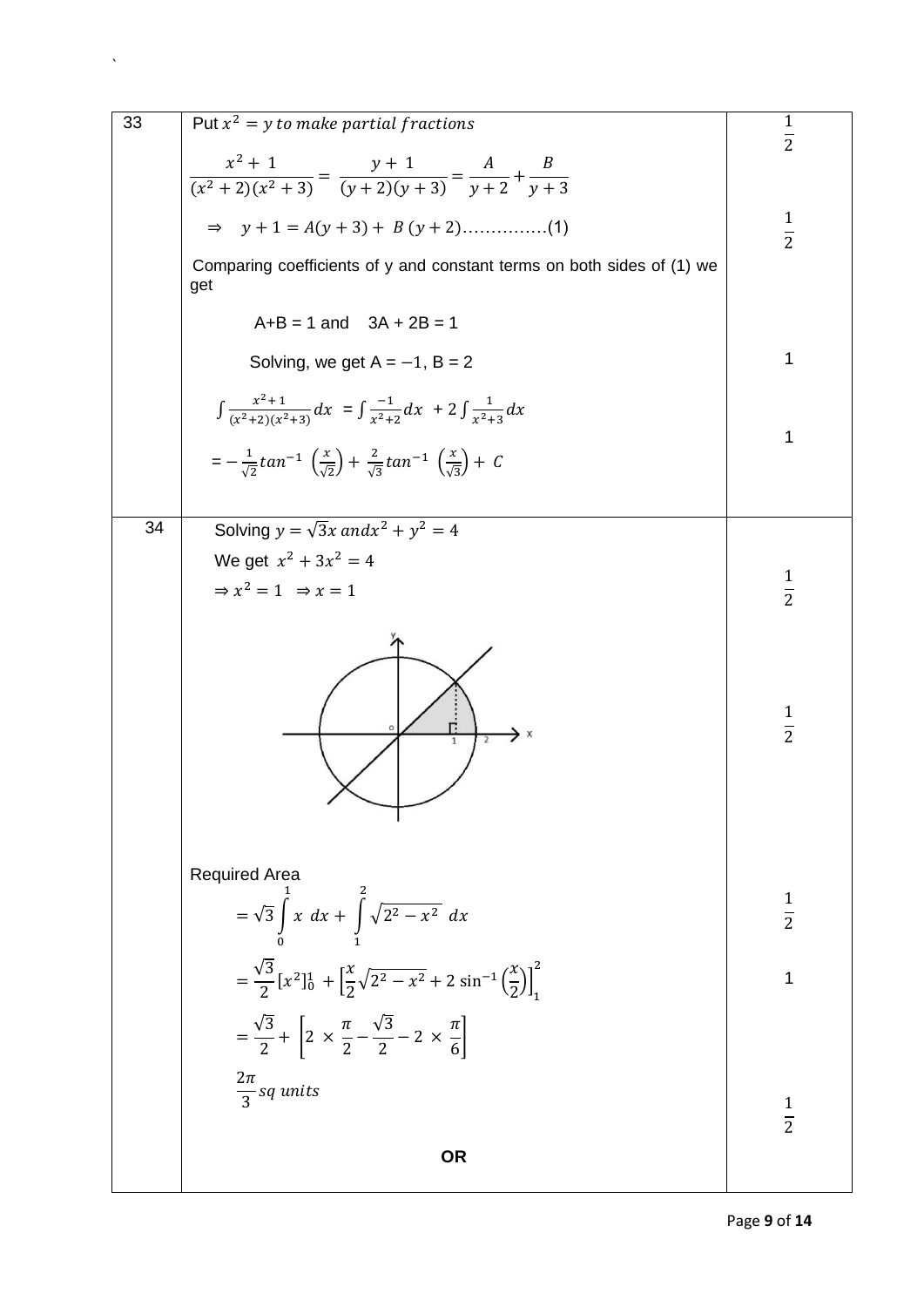|    | Required Area = $\frac{4}{3} \int_0^6 \sqrt{6^2 - x^2} dx$                                                          | $\frac{1}{2}$                 |
|----|---------------------------------------------------------------------------------------------------------------------|-------------------------------|
|    | Y                                                                                                                   |                               |
|    | $\boldsymbol{\mathsf{x}}$<br>$\circ$                                                                                | $\frac{1}{2}$                 |
|    | $=\frac{4}{3}\left[\frac{x}{2}\sqrt{6^2-x^2}+18\sin^{-1}\left(\frac{x}{6}\right)\right]_0^6$                        | 1                             |
|    | $=\frac{4}{3}[18 \times \frac{\pi}{2}-0] = 12\pi$ sq units                                                          | 1                             |
| 35 | The given differential equation can be written as                                                                   |                               |
|    | $\frac{dy}{dx} = \frac{y + 2x^2}{x} \quad \Rightarrow \quad \frac{dy}{dx} - \frac{1}{x}y = 2x$                      |                               |
|    | Here $P=-\frac{1}{r}$ , $Q=2x$                                                                                      | $\frac{1}{2}$                 |
|    | $IF = e^{\int P dx} = e^{-\int \frac{1}{x} dx} = e^{-\log x} = \frac{1}{x}$                                         | 1                             |
|    | The solutions is :                                                                                                  |                               |
|    | $y \times \frac{1}{x} = \int \left(2x \times \frac{1}{x}\right) dx$                                                 | 1                             |
|    | $\Rightarrow \frac{y}{x} = 2x + c$                                                                                  |                               |
|    | $\Rightarrow y = 2x^2 + cx$                                                                                         | $\frac{1}{2}$                 |
|    |                                                                                                                     |                               |
| 36 | $ A  = 1(-1 - 2) - 2(-2 - 0) = -3 + 4 = 1$                                                                          | $\mathbf 1$<br>$\overline{2}$ |
|    | A is nonsingular, therefore $A^{-1}$ exists                                                                         |                               |
|    | $Adj A = \begin{bmatrix} -3 & -2 & -4 \\ 2 & 1 & 2 \\ 2 & 1 & 3 \end{bmatrix}$                                      |                               |
|    | $\Rightarrow A^{-1} = \frac{1}{ A } (Adj A) = \begin{bmatrix} -3 & -2 & -4 \\ 2 & 1 & 2 \\ 2 & 1 & 3 \end{bmatrix}$ | $1\frac{1}{2}$                |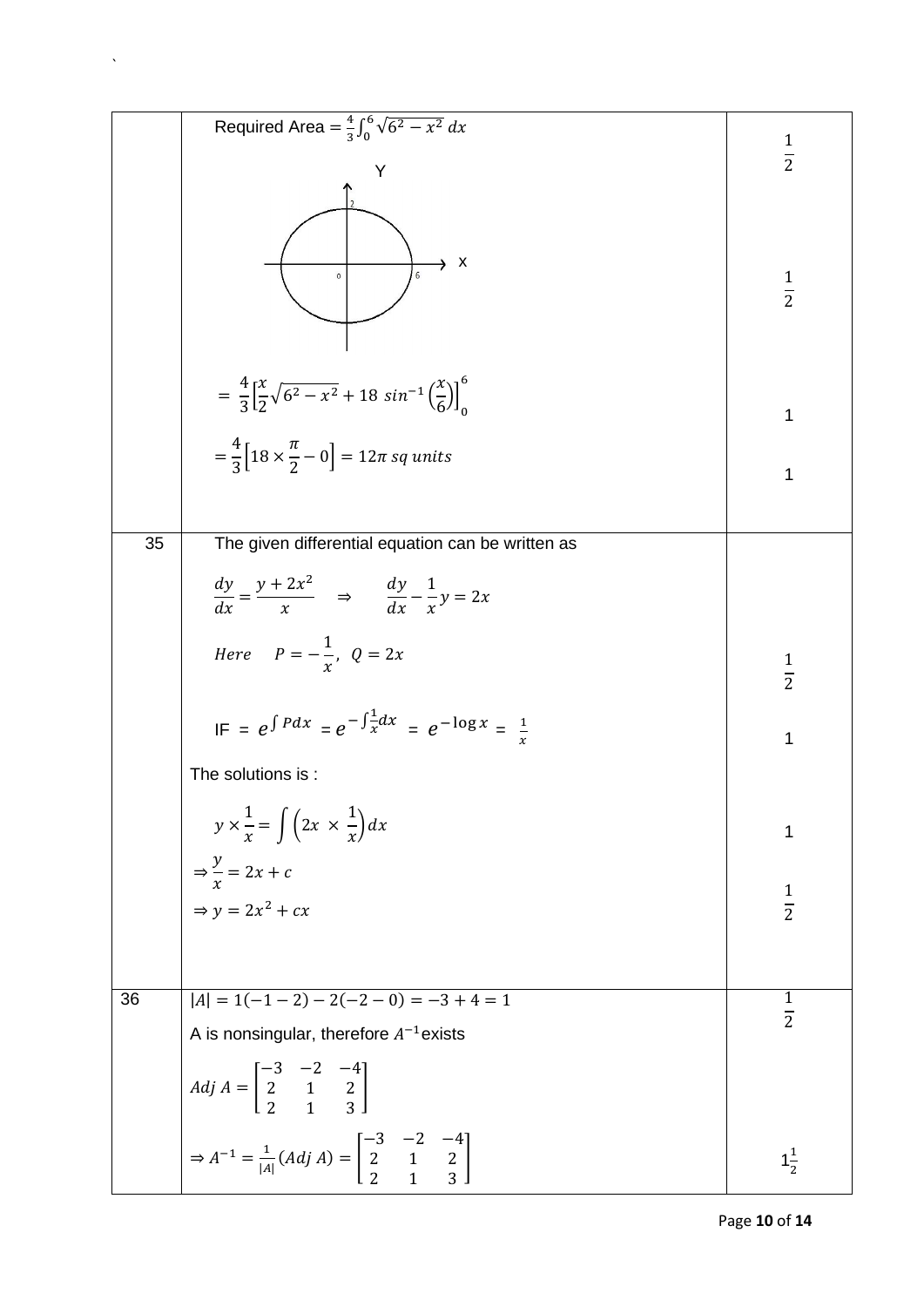The given equations can be written as:  
\n
$$
\begin{bmatrix}\n1 & -2 & 0 \\
2 & -1 & -1 \\
0 & -2 & 1\n\end{bmatrix}\n\begin{bmatrix}\nx \\
y \\
z\n\end{bmatrix} = \begin{bmatrix}\n10 \\
9 \\
7\n\end{bmatrix}
$$
\nWhich is of the form  $A'X = B$   
\n $\Rightarrow X = (A')^{-1}B = (A^{-1})'B$   
\n $\Rightarrow \begin{bmatrix}\nx \\
y \\
z\n\end{bmatrix} = \begin{bmatrix}\n-3 & 2 & 2 \\
-2 & 1 & 1 \\
-4 & 2 & 3\n\end{bmatrix}\n\begin{bmatrix}\n10 \\
9 \\
7\n\end{bmatrix} = \begin{bmatrix}\n0 \\
-5 \\
-3\n\end{bmatrix}$   
\n $\Rightarrow x = 0, \quad y = -5, \quad z = -3$   
\n $\Rightarrow x = 0, \quad y = -5, \quad z = -3$   
\n $\Rightarrow x = 0, \quad y = -5, \quad z = -3$   
\n $\Rightarrow \begin{bmatrix}\n1 & -1 & 0 \\
0 & 1 & 2 \\
0 & 1 & 2\n\end{bmatrix}\n\begin{bmatrix}\n2 & 2 & -4 \\
-4 & 2 & -4 \\
2 & -1 & 5\n\end{bmatrix}$   
\n $= \begin{bmatrix}\n0 & 0 & 0 \\
0 & 6 & 0 \\
0 & 0 & 6\n\end{bmatrix}$   
\n $\Rightarrow AB = 6I$   
\n $\Rightarrow A(\frac{1}{6}B) = I \Rightarrow A^{-1} = \frac{1}{6}(B)$   
\nThe given equations can be written as  
\n
$$
\begin{bmatrix}\n1 & -1 & 0 \\
2 & 3 & 4 \\
0 & 1 & 2\n\end{bmatrix}\n\begin{bmatrix}\ny \\
y \\
z\n\end{bmatrix} = \begin{bmatrix}\n3 \\
7 \\
7\n\end{bmatrix}
$$
  
\n $\Rightarrow X = A^{-1}D$   
\n $\Rightarrow \begin{bmatrix}\ny \\
y \\
z\n\end{bmatrix} = \frac{1}{6}\begin{bmatrix}\n2 & 2 & -4 \\
-4 & 2 & -4 \\
2 & -1 & 5\n\end{bmatrix}\n\begin{bmatrix}\n3 \\
7\n\end{bmatrix} = \frac{1}{6}\begin{bmatrix}\n2 \\
-6 \\
24\n\end{bmatrix}$   
\n $\Rightarrow \begin{bmatrix}\ny \\
y \\
z\n\$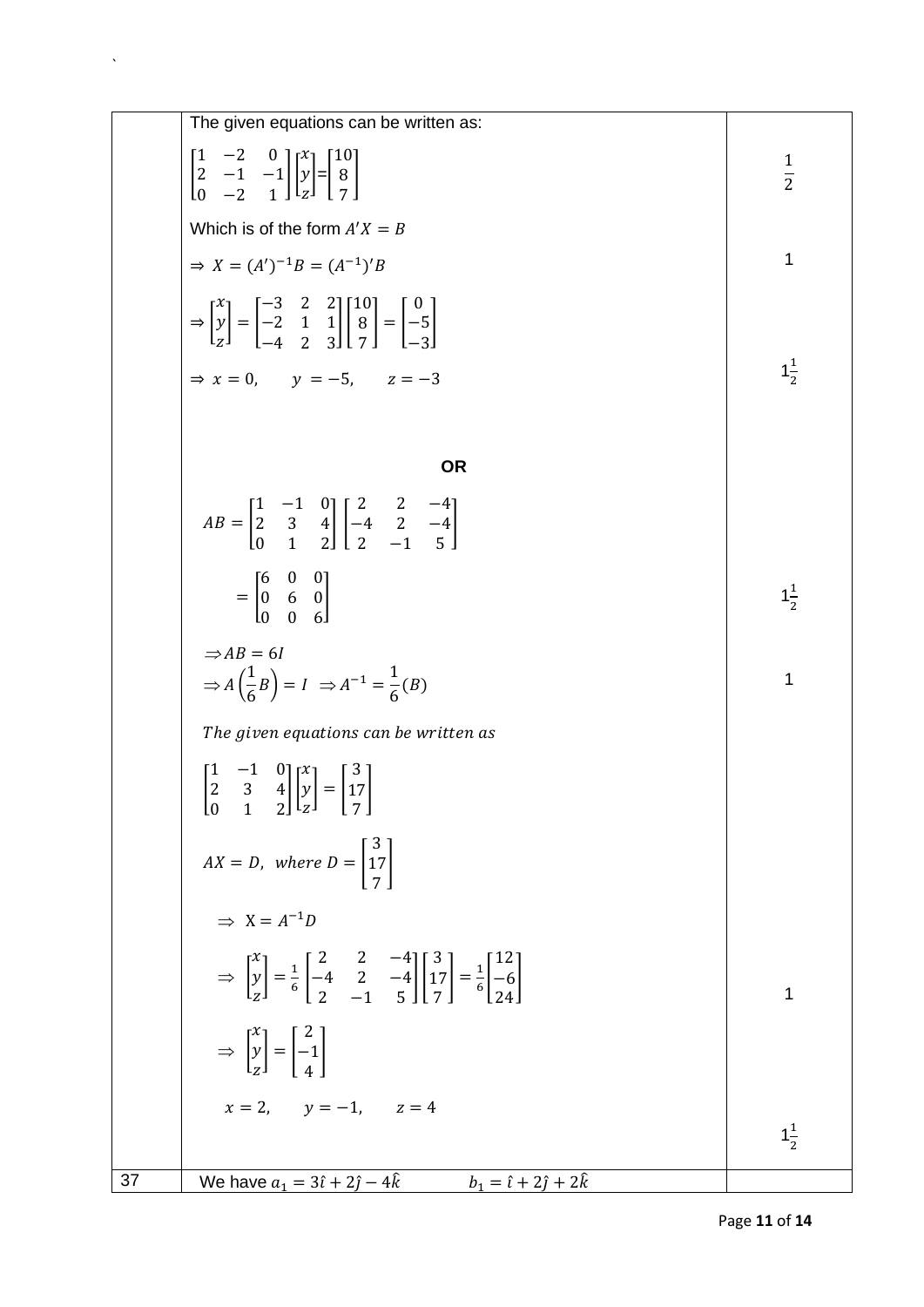| $b_2 = 3\hat{i} + 2\hat{j} + 6\hat{k}$<br>$a_2 = 5i - 2i$                                                                                                                                                                                                                                                                                                                                                                                                                                                                                                                                                                                                                                                                                                                |                                |
|--------------------------------------------------------------------------------------------------------------------------------------------------------------------------------------------------------------------------------------------------------------------------------------------------------------------------------------------------------------------------------------------------------------------------------------------------------------------------------------------------------------------------------------------------------------------------------------------------------------------------------------------------------------------------------------------------------------------------------------------------------------------------|--------------------------------|
| $\vec{a_2} - \vec{a_1} = 2\hat{i} - 4\hat{j} + 4\hat{k}$                                                                                                                                                                                                                                                                                                                                                                                                                                                                                                                                                                                                                                                                                                                 | 1                              |
| $\vec{b_1} \times \vec{b_2} = \begin{vmatrix} \hat{i} & \hat{j} & \hat{k} \\ 1 & 2 & 2 \\ 3 & 2 & 6 \end{vmatrix} = \hat{i}(12-4) - \hat{j}(6-6) + \hat{k}(2-6)$                                                                                                                                                                                                                                                                                                                                                                                                                                                                                                                                                                                                         | 1                              |
| $\overrightarrow{b1} \times \overrightarrow{b_2} = 8\hat{i} + 0\hat{j} - 4\hat{k} = 8\hat{i} - 4\hat{k}$                                                                                                                                                                                                                                                                                                                                                                                                                                                                                                                                                                                                                                                                 |                                |
| $\overrightarrow{b_1} \times \overrightarrow{b_2}$ ). $(\overrightarrow{a_2} - \overrightarrow{a_1}) = 16 - 16 = 0$                                                                                                                                                                                                                                                                                                                                                                                                                                                                                                                                                                                                                                                      | 1                              |
| $\therefore$ The lines are intersecting and the shortest distance between<br>the lines is 0.                                                                                                                                                                                                                                                                                                                                                                                                                                                                                                                                                                                                                                                                             |                                |
| Now for point of intersection                                                                                                                                                                                                                                                                                                                                                                                                                                                                                                                                                                                                                                                                                                                                            |                                |
| $3\hat{i} + 2\hat{j} - 4\hat{k} + \lambda(\hat{i} + 2\hat{j} + 2\hat{k}) = 5\hat{i} - 2\hat{j} + \mu(3\hat{i} + 2\hat{j} + 6\hat{k})$<br>$\Rightarrow$ 3 + $\lambda$ = 5 + 3 $\mu$<br>(1)<br>$- - - - -$<br>$\begin{array}{cccccccccc} \multicolumn{2}{c}{} & \multicolumn{2}{c}{} & \multicolumn{2}{c}{} & \multicolumn{2}{c}{} & \multicolumn{2}{c}{} & \multicolumn{2}{c}{} & \multicolumn{2}{c}{} & \multicolumn{2}{c}{} & \multicolumn{2}{c}{} & \multicolumn{2}{c}{} & \multicolumn{2}{c}{} & \multicolumn{2}{c}{} & \multicolumn{2}{c}{} & \multicolumn{2}{c}{} & \multicolumn{2}{c}{} & \multicolumn{2}{c}{} & \multicolumn{2}{c}{} & \multicolumn{2}{c}{} & \multicolumn{2}{c}{} & \mult$<br>$2 + 2\lambda = -2 + 2\mu$<br>(2)<br>$-4 + 2\lambda = 6\mu$<br>(3) | 1                              |
| Solving (1) ad (2) we get, $\mu = -2$ and $\lambda = -4$                                                                                                                                                                                                                                                                                                                                                                                                                                                                                                                                                                                                                                                                                                                 |                                |
| Substituting in equation of line we get                                                                                                                                                                                                                                                                                                                                                                                                                                                                                                                                                                                                                                                                                                                                  |                                |
| $\vec{r} = 5i - 2j + (-2)(3\hat{i} + 2\hat{j} - 6\hat{k}) = -\hat{i} - 6\hat{j} - 12\hat{k}$                                                                                                                                                                                                                                                                                                                                                                                                                                                                                                                                                                                                                                                                             |                                |
| Point of intersection is $(-1, -6, -12)$                                                                                                                                                                                                                                                                                                                                                                                                                                                                                                                                                                                                                                                                                                                                 | 1                              |
|                                                                                                                                                                                                                                                                                                                                                                                                                                                                                                                                                                                                                                                                                                                                                                          |                                |
| <b>OR</b>                                                                                                                                                                                                                                                                                                                                                                                                                                                                                                                                                                                                                                                                                                                                                                |                                |
|                                                                                                                                                                                                                                                                                                                                                                                                                                                                                                                                                                                                                                                                                                                                                                          |                                |
| Let P be the given point and Q be the foot of the perpendicular.                                                                                                                                                                                                                                                                                                                                                                                                                                                                                                                                                                                                                                                                                                         |                                |
|                                                                                                                                                                                                                                                                                                                                                                                                                                                                                                                                                                                                                                                                                                                                                                          |                                |
| Equation of PQ $\frac{x+1}{2} = \frac{y-3}{1} = \frac{z+6}{-2} = \lambda$                                                                                                                                                                                                                                                                                                                                                                                                                                                                                                                                                                                                                                                                                                | $1\frac{1}{2}$                 |
| $P(-1,3,-6)$                                                                                                                                                                                                                                                                                                                                                                                                                                                                                                                                                                                                                                                                                                                                                             |                                |
|                                                                                                                                                                                                                                                                                                                                                                                                                                                                                                                                                                                                                                                                                                                                                                          |                                |
|                                                                                                                                                                                                                                                                                                                                                                                                                                                                                                                                                                                                                                                                                                                                                                          |                                |
| l Q                                                                                                                                                                                                                                                                                                                                                                                                                                                                                                                                                                                                                                                                                                                                                                      |                                |
|                                                                                                                                                                                                                                                                                                                                                                                                                                                                                                                                                                                                                                                                                                                                                                          |                                |
| Let coordinates of Q be $(2\lambda - 1, \lambda + 3, -2\lambda - 6)$                                                                                                                                                                                                                                                                                                                                                                                                                                                                                                                                                                                                                                                                                                     |                                |
| Since Q lies in the plane $2x + y - 2z + 5 = 0$                                                                                                                                                                                                                                                                                                                                                                                                                                                                                                                                                                                                                                                                                                                          |                                |
| : $2(2\lambda - 1) + (\lambda + 3) - 2(-2\lambda - 6) + 5 = 0$                                                                                                                                                                                                                                                                                                                                                                                                                                                                                                                                                                                                                                                                                                           | $\mathbf{1}$<br>$\overline{2}$ |

 $\hat{\mathbf{v}}$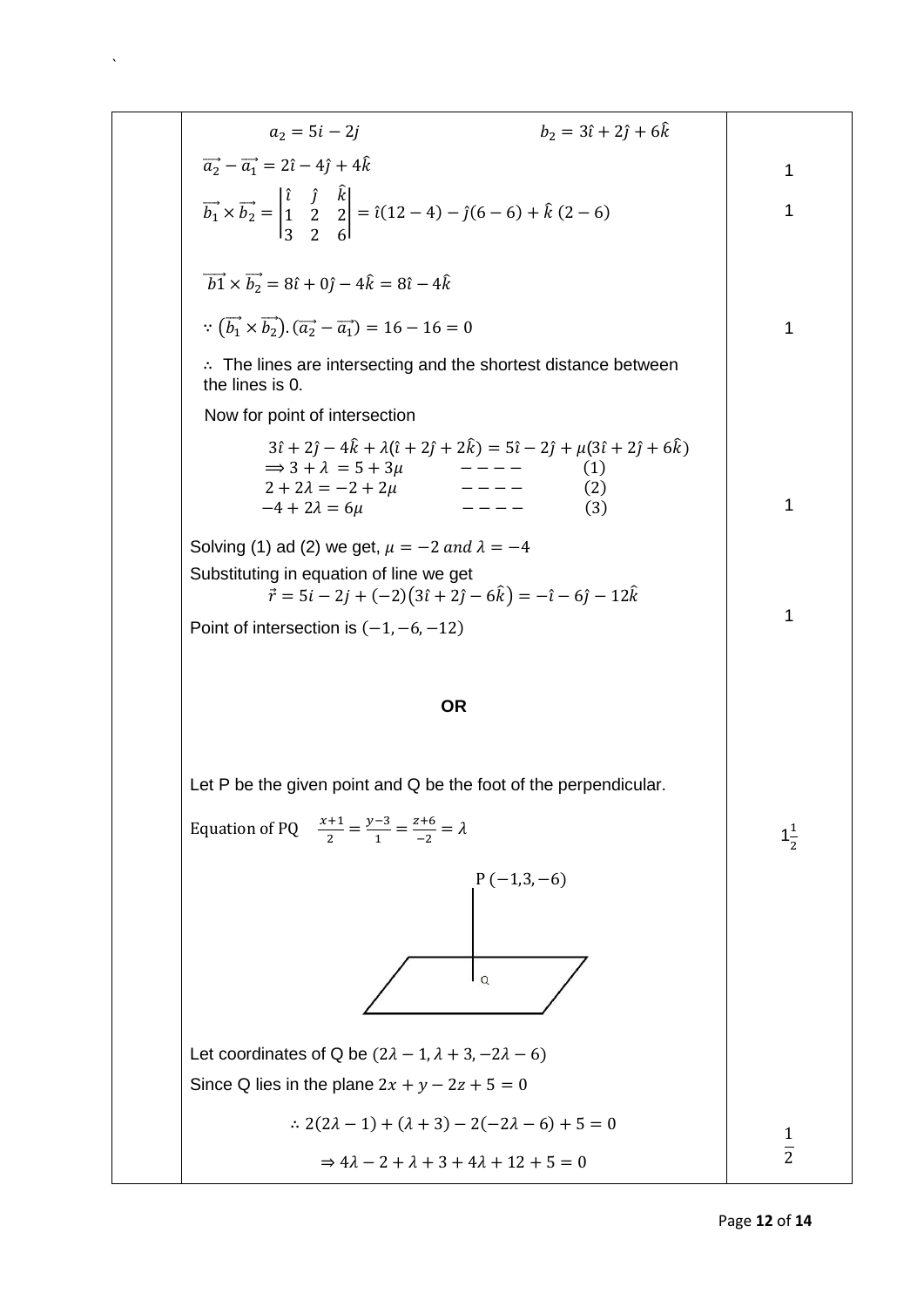|    | $\Rightarrow 9\lambda + 18 = 0$ $\Rightarrow \lambda = -2$                                                                                           |             |
|----|------------------------------------------------------------------------------------------------------------------------------------------------------|-------------|
|    | $\therefore$ coordinates of Q are (-5, 1,-2)                                                                                                         |             |
|    | Length of the perpendicular = $\sqrt{(-5+1)^2 + (1-3)^2 + (-2+6)^2}$                                                                                 | 1           |
|    | $= 6$ units                                                                                                                                          | 1           |
|    |                                                                                                                                                      |             |
|    |                                                                                                                                                      | 1           |
| 38 | Max $Z = 3x + y$                                                                                                                                     |             |
|    | Subject to<br>$x + 2y \ge 100$<br>(1)<br>$2x - y \leq 0$<br>(2)<br>$2x + y \leq 200$<br>(3)<br>$x \geq 0$ , $y \geq 0$                               |             |
|    | у<br>$200 -$<br>180<br>$160 -$<br>$140 -$<br>$120 -$<br>$100 -$<br>80<br>60<br>40<br>20<br>$\overline{80}$<br>70<br>90<br>1Ō<br>30<br>40<br>50<br>20 | $\mathsf 3$ |
|    | <b>Corner Points</b><br>$Z = 3x + y$<br>A(0, 50)<br>50                                                                                               |             |
|    | B (0, 200)<br>200                                                                                                                                    |             |
|    | C (50, 100)<br>250                                                                                                                                   |             |
|    | 100<br>D(20, 40)                                                                                                                                     | 1           |
|    | $Max z = 250$ at $x = 50$ , $y = 100$                                                                                                                |             |
|    |                                                                                                                                                      | 1           |